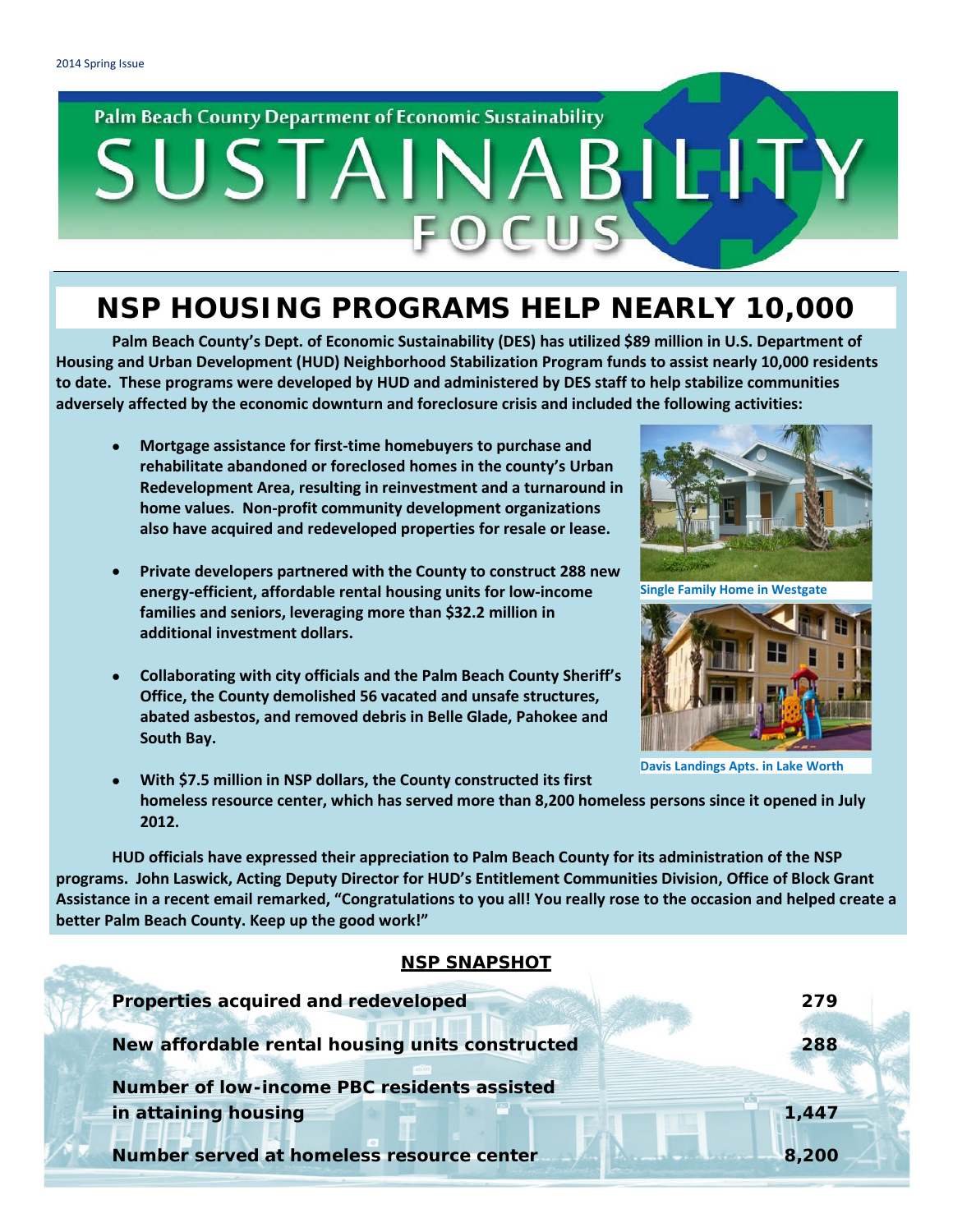## **NSP** *Testimonials*



**George, Nereliz, and their two sons**

George and his wife, Nereliz are excited about becoming homeowners for the first time, made possible through mortgage assistance from the NSP3 Program. They found the ideal house in Wellington to suit their family's needs, which they have renovated, thanks to the County's help.

George, a property manager for self storage facilities and former construction worker, who put a lot of "sweat equity" into the home and was an active

participant in the homebuyers class conducted by DES, is thrilled with the results. "My kids love the neighborhood – it's quiet, safe, and clean. We would not have been able to afford such a nice home without the NSP3 program," George said.







Ronald and his family moved into a home in the Woodcrest community in January. A self-employed contractor in pressure cleaning and automobile detailing, Ronald says he could not have achieved homeownership without the assistance the County

provided through the NSP2 Program. An added plus in the neat neighborhood of single-family homes is the fact that his youngest child (pictured with Ronald at left) attends an elementary school within walking distance from home.

Another happy resident in the Woodcrest neighborhood is Juna, pictured at right. Struggling with college expenses after obtaining her degree in social work at Florida Atlantic University, Juna told DES that the NSP2 program made it possible for her to buy her first home and make necessary repairs.

Employed fulltime as a developmental specialist working with young children, Juna spends many hours at home completing paperwork and reports. She loves her quiet community and the warm and helpful neighbors who have welcomed her.



## **April is Fair Housing Month**



DES joined County Mayor Priscilla Taylor at the Urban League Housing Expo, "Keys to Homeownership" held April 5 at Palm Beach Lakes High School in West Palm Beach. Housing Investments staff participated in three sessions with other local housing professionals to provide information on steps to becoming a homeowner or reentering the housing market. Over 150 people attended the free event.



As part of our commitment to providing affordable housing, DES participates in community outreach activities sponsored by housing advocates throughout the county.



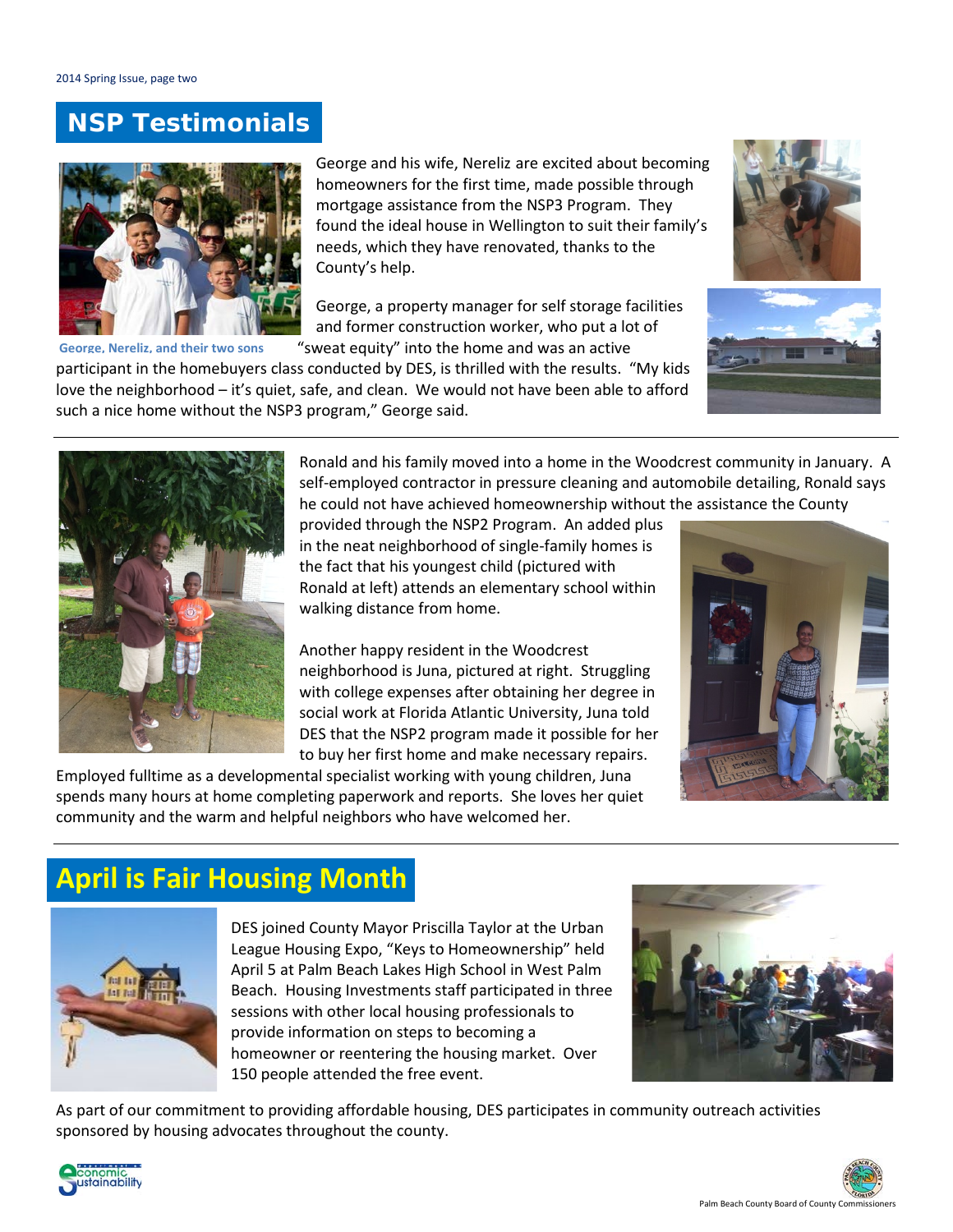**La Joya Villages,** an affordable rental housing community planned in the Lake Worth Community Redevelopment Area, kicked off with a groundbreaking ceremony on March 28. The project, which received 600,000 in HOME gap financing from Palm Beach County through a competitive bid process issued by DES, is being developed by Community Land Trust of Palm Beach County, Inc. and Realtex Development Southeast.

La Joya Villages will consist of two- and three-bedroom apartment homes that will include Energy Star-rated appliances, and hurricane impact windows and doors. Amenities will include a splash park, community garden, gas barbeque grills, history labyrinth, and on-site property management.

Units will be targeted to low to very low income families, and preference will be given to military veterans. It is anticipated that the apartments will be available for occupancy in August.

## **BUSINESS BRIEFS**

#### **USDA Rural Loan / Intermediary Relending Program (IRP)**

Last year, the County's \$400,000 IRP revolving loan fund was made available to businesses for loans to leverage funding from other public and private sources to promote business growth and create jobs in rural communities. As anticipated, those funds were quickly committed to economic development projects and the demand for additional loans

remains strong. To expand the program, in March, the County Commission authorized DES to apply for another \$1 million in Rural Development funds.

To date more than \$376,000 in loans have been committed from the initial allocation for businesses in Belle Glade, Pahokee, and Loxahatchee. These businesses are projected to generate 21 jobs and result in a five-year economic impact of \$5.2 million.

## **Sales and Use Tax Exemption for Purchases of Industrial Machinery and Equipment**

Effective April 30, 2014, an exemption from sales and use tax is available for purchases of industrial machinery and equipment used at a fixed location in Florida by an eligible manufacturing business that will manufacture, process, compound, or produce for sale items of tangible personal property. For more information, go to **<http://dor.myflorida.com/dor/tips/tip13a01-06.html>**



## **PBC Brownfields Revolving Loan Fund (BRLF) Program**

The County has finalized a Cooperative Agreement with the U.S Environmental Protection Agency and has approved program guidelines. Loans and subgrants from the \$1 million fund will help clean up properties designated as brownfields within Palm Beach County and allow businesses, non-profit organizations and public entities to redevelop sites and create new jobs. Contact DES for further details.



#### **La Joya Villages rendering**





**From left: Allan Schnier/Realtex, Commissioner Vana, John Boyd/Realtex, Hazel Lucas, CLT Pres., Mayor Triolo, Cary Sabol/ CRA Chair, Tony Smith/HFA Chair, Mayor Taylor, Sue Stevens/CRA Bd. Member, Armando Fana/HUD Dir., Edward Lowery/DES Dir.** 



Development

Committed to the future of rural communities